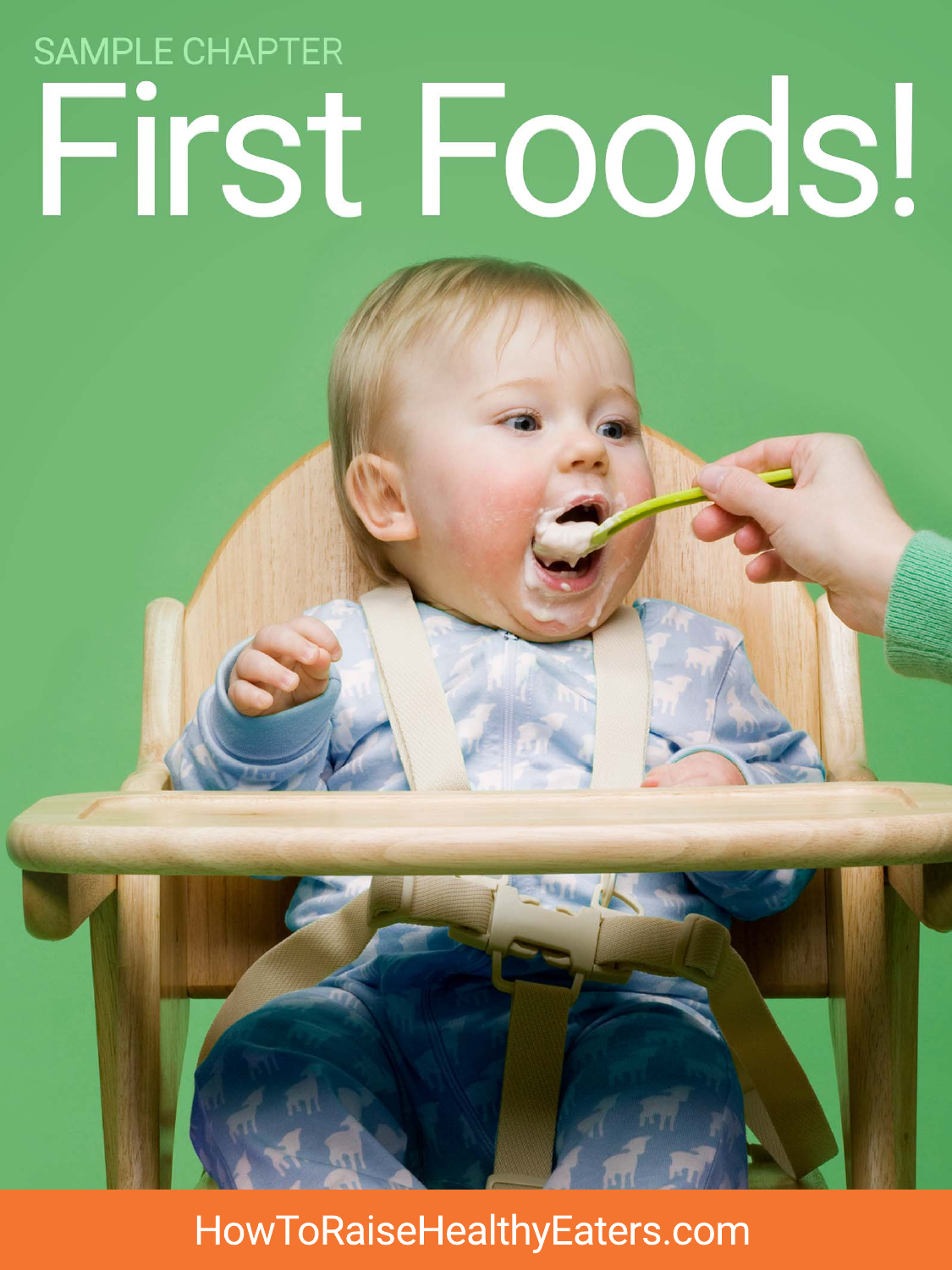## First Foods! Chapter 2

Whether your baby is starting to stare you down when you eat, an eager family member is pleading to give your baby first foods, or your baby seems less satisfied after a feed, you are starting to think it might be time to give your baby some first foods. But how do you know if your baby is ready? A "yes" answer to the following questions is a clear sign it is time:

- Is your baby between 4-6 months old? If you're exclusively breastfeeding, the American Academy of Pediatrics (AAP) recommends waiting until as close to 6 months as you can before introducing solid foods because we think this helps you optimize the benefit of breastfeeding.
- Does your baby have great head and neck control?
- Can your baby sit up unassisted or with a little support in a high chair?
- Is your baby staring at you (or more accurately, your food) and drooling when you eat, making you feel very guilty to not be feeding her, too?

You will find that the newborn reflexes – sucking, rooting, extrusion reflex (sticking his or her tongue out when something touches the lips) – will start to fade as skills to eat nonliquid foods emerge. Also, your baby's gag reflex will gradually decline. As it does, your baby's ability to handle more complex textures improves. This is because your infant can now better coordinate up and down jaw movements, movement of the tongue from side to side, and the circular jaw motion required to effectively chew foods.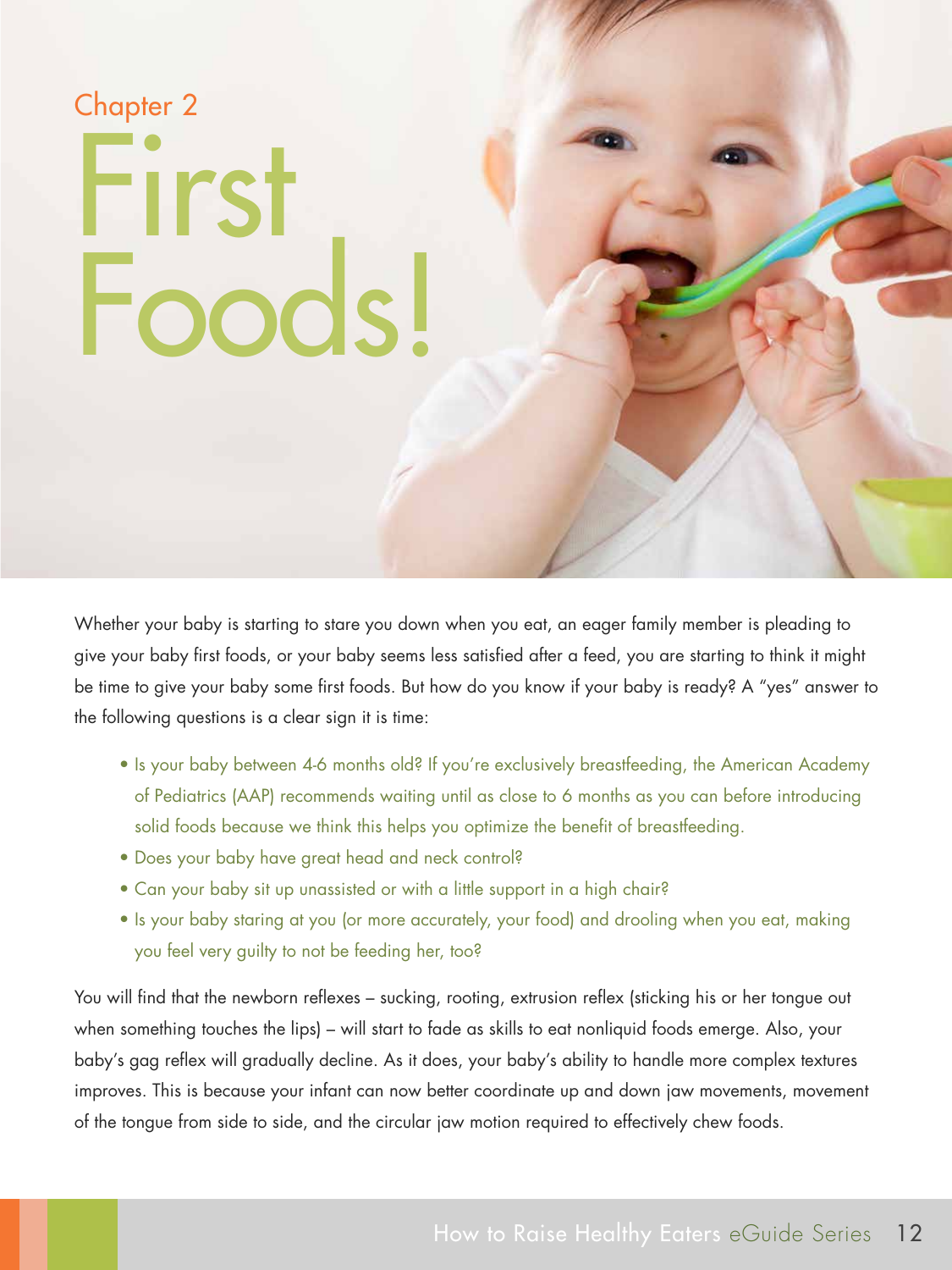### **How to Start**

Given the list above, you are sure it's time for your baby to eat foods. So how do you do it?

1. Choose where to do it. Help your infant learn early on that eating is at the table and a social experience with the family by offering first solids at the table with limited distractions. Turn off the television or other screens. Sit down together and get ready to offer the first bite.

**2. Choose what to offer.** We've got a list of excellent first foods (Table 1) but the bottom line is there is no one right food to offer first. The key is that you choose a single-ingredient food just to make sure that if your child has a reaction to it, you know what the food is that caused the reaction. In the first year or so of eating solid foods (about 6 months to 18 months) most babies are very open to trying new foods. Part of this may be because their taste buds are not well formed yet, so foods like bitter vegetables, fish, and spice that toddlers may shun, taste just fine to an infant. Take advantage of this opportunity to expose your baby to all kinds of different tastes and textures! Your future self (i.e. when you are the parent of a toddler) will thank you.

Anything that you love to eat and/or hope your child will eat later should be on the menu (with the



There are many "right" ways to start and advance solid foods.

exception of sugary/salty/super-sweet foods. Your baby doesn't know the difference yet, so hold off on introducing sugary foods – including juice – for as long as possible). And if you have an infant who seems to refuse new foods, not to worry. Give it a break and try to offer it again. It can take 15-20 tries to like a previously-rejected food, so be patient and continue to offer (but not force) the food.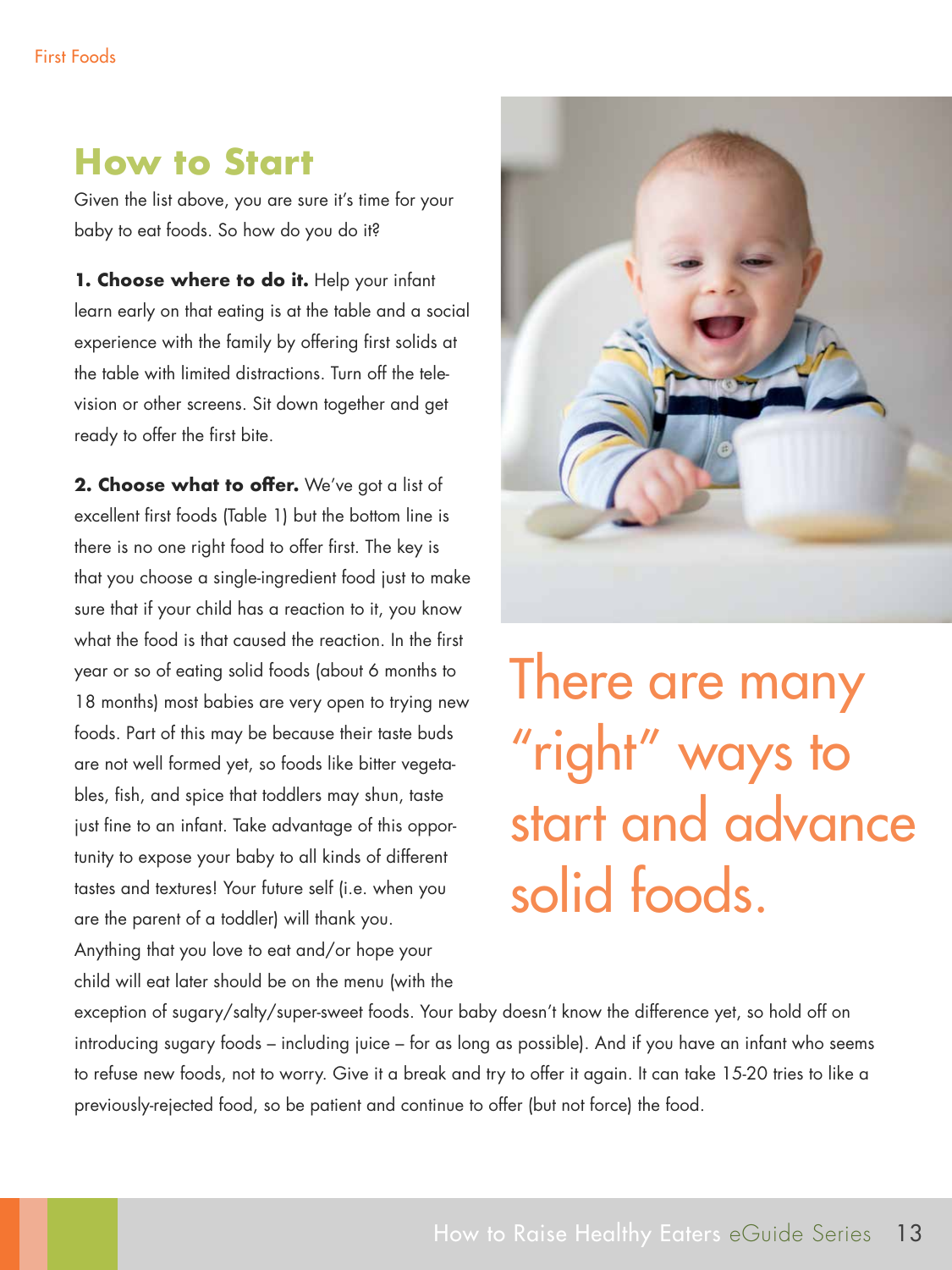#### **Table 1. Our Recommended First Foods**

Pediatricians used to always recommend starting infants with rice cereal due to its high iron content (from fortification) and ease of offering. However, we do not recommend this anymore. One reason is because recent tests of rice have found that there are higher than acceptable levels of arsenic in rice. Exposure to arsenic in food is not good for anyone and can be dangerous to the brain development of an infant. Another reason is that rice cereal tends to be highly processed. While canned baby food purees and lightly processed grains are ok, why not introduce your baby to some of the same foods you are eating? Any number of foods can be great first foods. Here is a sampling of our favorites.

| Food                    |                                                                                                                                                                                                                                                                                                                                | How                                                                                                                                                                                                                                                                                                                                                                                              |
|-------------------------|--------------------------------------------------------------------------------------------------------------------------------------------------------------------------------------------------------------------------------------------------------------------------------------------------------------------------------|--------------------------------------------------------------------------------------------------------------------------------------------------------------------------------------------------------------------------------------------------------------------------------------------------------------------------------------------------------------------------------------------------|
| <b>Avocados</b>         | Rich in monounsaturated fats, also known as<br>"good fats", avocados are also loaded with<br>vitamin K and folate. Folate is an essential B<br>vitamin needed for brain development and<br>function.                                                                                                                           | Cut the avocado in half, remove seed and<br>mash with a fork. Need it to be softer? No<br>problem, add breast milk, formula, or a little<br>bit of water.                                                                                                                                                                                                                                        |
| <b>Banana</b>           | Bananas are loaded with potassium, an<br>essential nutrient for the function of each cell<br>in your body. They are portable and easy for<br>on the go!                                                                                                                                                                        | Peel the banana and mash with a fork to<br>desired consistency.                                                                                                                                                                                                                                                                                                                                  |
| <b>Sweet Potato</b>     | Bright orange in color, these tubers are<br>packed with antioxidant vitamins A and C.<br>Vitamin A is important for vision and has an<br>important role in our immune systems while<br>Vitamin C helps strengthen the immune sys-<br>tem. Sweet potatoes also contain iron which<br>is important for baby's brain development. | Microwave: Pierce the flesh of the sweet<br>potato multiple times, then microwave at<br>5-minute intervals, check with a fork at<br>each interval. The potato is cooked once<br>tender and a fork passes through easily<br>into the flesh.<br>Oven: Roast whole or cubed sweet potatoes<br>at 375 degrees until fork tender<br>(approximately 30 minutes if cubed or<br>45-60 minutes if whole). |
| <b>Butternut Squash</b> | This hardy winter vegetable is full of potassi-<br>um and vitamins A and C.                                                                                                                                                                                                                                                    | Oven: Cut butternut squash in half (length-<br>wise) and scoop seeds out. Roast halves cut<br>side down, or cubed, at 375 degrees for 45<br>minutes, or until tender.                                                                                                                                                                                                                            |
| <b>Broccoli</b>         | An excellent source of Vitamins A, C, and B6,<br>broccoli also contains iron and phytonutrients<br>such as sulforaphane, which has been shown<br>in some studies to prevent cancer.                                                                                                                                            | Chop it up and roast it in the oven to bring<br>out natural sweetness.<br>To Roast: Heat oven to 450 degrees.<br>Drizzle olive oil on broccoli florets and place<br>in a single layer on a baking sheet. Roast<br>for 15-20 minutes until slightly browned<br>and crispy.                                                                                                                        |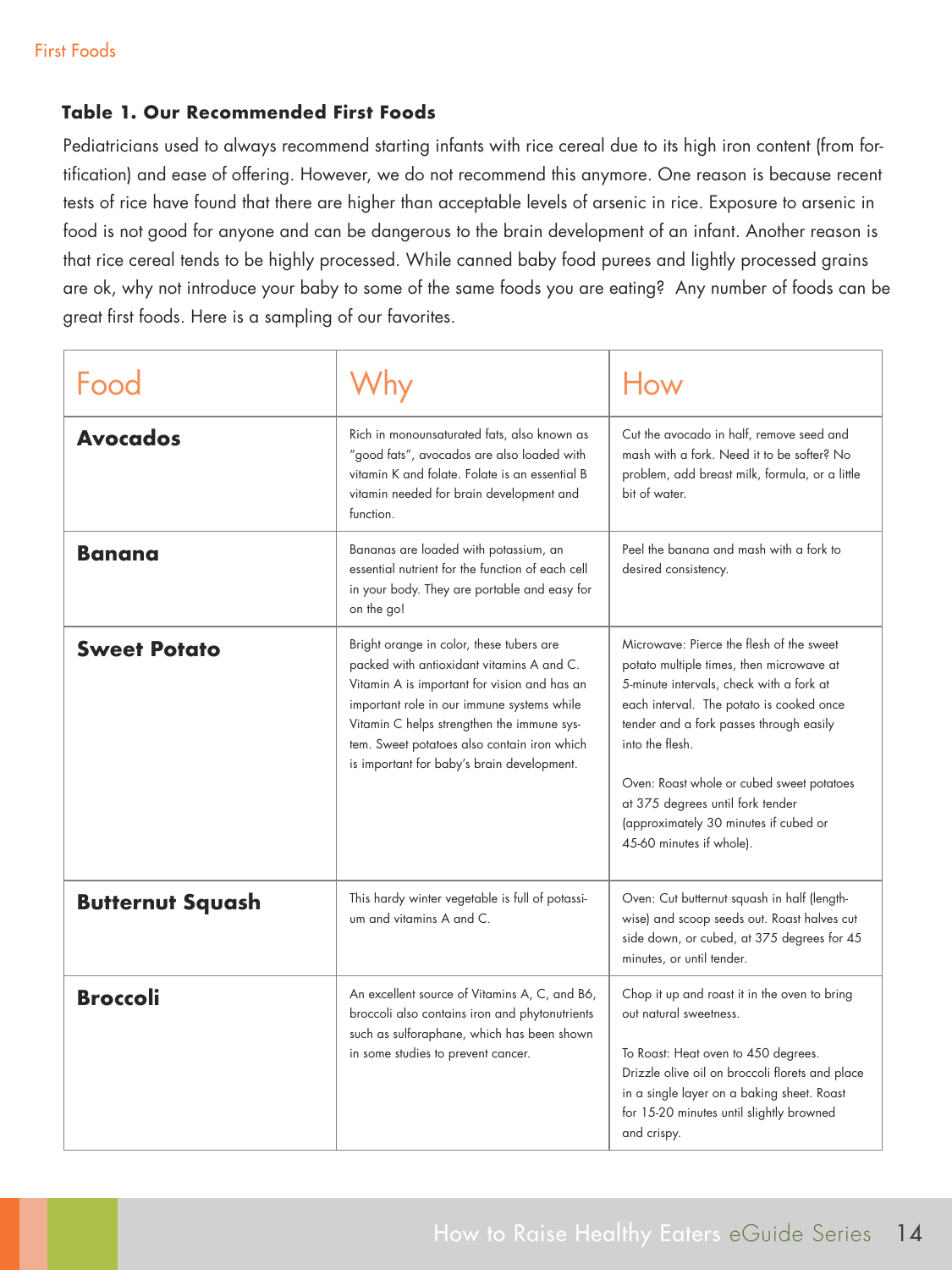|                       |                                                                                                                                                                                                                                                                                                                        | How                                                                                                                                                                                                                                                                                                                                                      |
|-----------------------|------------------------------------------------------------------------------------------------------------------------------------------------------------------------------------------------------------------------------------------------------------------------------------------------------------------------|----------------------------------------------------------------------------------------------------------------------------------------------------------------------------------------------------------------------------------------------------------------------------------------------------------------------------------------------------------|
| <b>Plums</b>          | Rich in B vitamins (Thiamine - vitamin B1,<br>riboflavin - vitamin B2, niacin - vitamin B3,<br>and vitamin B6), plums also offer a good<br>dose of other nutrients such as zinc,<br>potassium, calcium, and iron.                                                                                                      | Enjoy sweet plums during the peak season<br>between May through October. During the off<br>seasons when plums can be mealy or make<br>your mouth pucker, try roasting in the oven.<br>Heat oven to 375 degrees. Cut plums in half<br>and remove the pit. Drizzle olive oil on top of<br>the plums. Roast for 15 minutes, or until soft.                  |
| <b>Infant Oatmeal</b> | Infant oatmeal is a great alternative to rice<br>cereal for your baby as it is loaded with fiber<br>and the infant variety has been fortified with<br>essential nutrients, such as iron and vitamin E.                                                                                                                 | Single grain oatmeal cereal can be mixed<br>with formula or breastmilk or added to vege-<br>table or fruit purees.                                                                                                                                                                                                                                       |
| <b>Lentils</b>        | Packed with essential vitamins and nutrients,<br>such as zinc and iron, lentils also are an<br>excellent form of plant-based protein. Iron is<br>important for brain development, while zinc<br>plays an important role in our immune system<br>to fight off germs and maintain integrity of<br>our skin as a barrier. | Lentils come in a wide variety - green, red,<br>yellow, brown, black. Once cooked, lentils<br>are soft and mushy, making them an ideal<br>first food. Simple red lentils: Place 2.5 cups<br>of water into a pot with 1 cup of lentils. Bring<br>to a boil, then simmer and cover with lid for<br>30 minutes or until tender.                             |
| <b>Salmon</b>         | Salmon is loaded with vitamins and nutrients,<br>such as B vitamins, choline, selenium, potassi-<br>um, and iron. Additionally, salmon is perhaps<br>best known for the omega - 3- fatty acid<br>content, particularly DHA (docosahexaenoic<br>acid), which has an important role in eye and<br>brain development.     | Salmon can be baked, poached or steamed<br>until firm, then blended with fruits and/or<br>vegetables until smooth. Once your baby<br>has tried each food individually, try these<br>combinations:<br>-Salmon, lentils, sweet potatoes<br>-Salmon, avocado, oatmeal                                                                                       |
| <b>Chicken</b>        | Chicken, a lean source of protein for your<br>baby, is rich in nutrients for many organ sys-<br>tems in the body, including choline, selenium,<br>and iron. Choline is important in the brain<br>and nervous system and selenium is essential<br>to the function of the thyroid gland.                                 | Chicken can be poached or baked, but an<br>even easier way to cook is in a slow cook-<br>er. To increase acceptance, offer it warmed<br>slightly, pureed, and mixed with a food your<br>baby has already accepted. Once your<br>baby has tried each food individually, try<br>these combinations:<br>- Chicken, butternut squash<br>- Chicken with plums |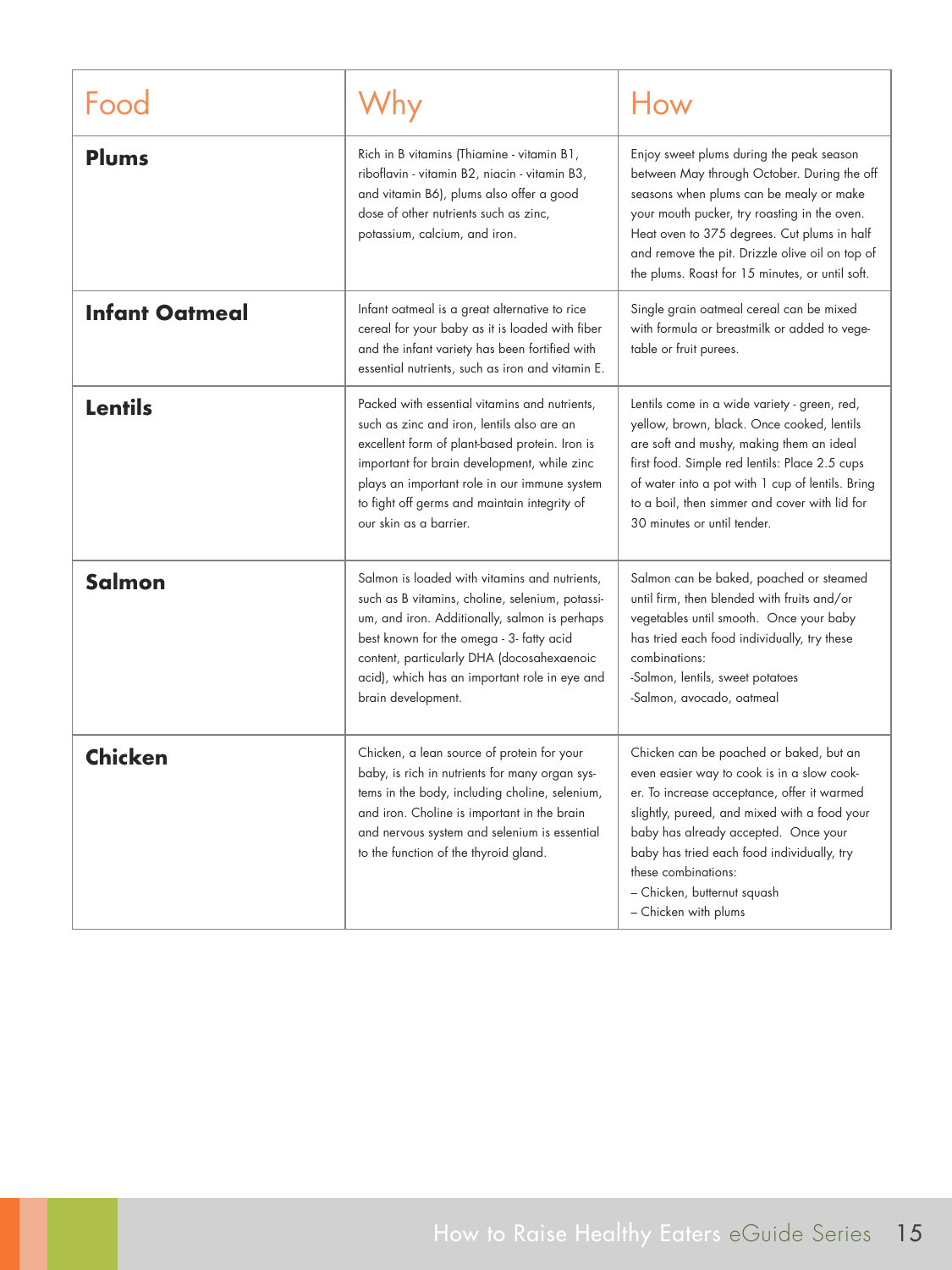

**3. Choose how.** Make sure that the food is soft enough that your child will not choke on it. Since your baby has never had food before, if you just put it on the tray she may have no idea what to do with it, and most infants don't tend to have the coordination to self- feed until around 9 months, though some do as early as 6 months. We recommend that you offer a mashed-up, soft version of a single ingredient food. You can easily and inexpensively "prepare" this for your baby from "real foods" you already have at home with our make-it-yourself infant feeding hacks to help you make this really easy. This is what we recommend, but if you cannot or are on the road, using prepared jarred baby foods is ok as well.

The traditional advice was to start with purees when introducing babies to foods. The thinking was that purees are soft, pose little to no choking hazard, and can be varied in texture and consistency to not feel too much different to an infant than breast milk or formula. This 'easing in' to feeding



## Make-It-Yourself Infant Feeding Hacks

Studies show that parents are most likely to feed their kids based on convenience rather than expert nutritional recommendations. We get it! We are busy parents, too. Many barriers can get in the way of making your own baby foods. We've experienced them ourselves and have come up with these make-it-yourself feeding hacks to overcome some of the most common problems and help you save time and energy while retaining all of the fun of feeding your infant the same foods the rest of your family enjoys (and minimize canned baby foods if you can).

#### **Problem: It takes too much time to cook each individual vegetable or fruit**

Steaming small amounts of individual fruits and vegetables can be time consuming.

**Hack:** Save time by steaming fruits and vegetables in foil packets in oven! Place 1 cup of chopped fruits or vegetables in the middle of a piece of foil. Fold the four sizes up and then place water over the fruits/vegetables. Bring the two opposite sides of foil together and crimp or roll down and then repeat with the other two opposite sides. The length of time in the oven and amount of water needed will depend on the fruit or vegetable. Generally, harder or tougher vegetables and fruits, such as butternut squash or apples, will take longer to cook compared to plums or green beans.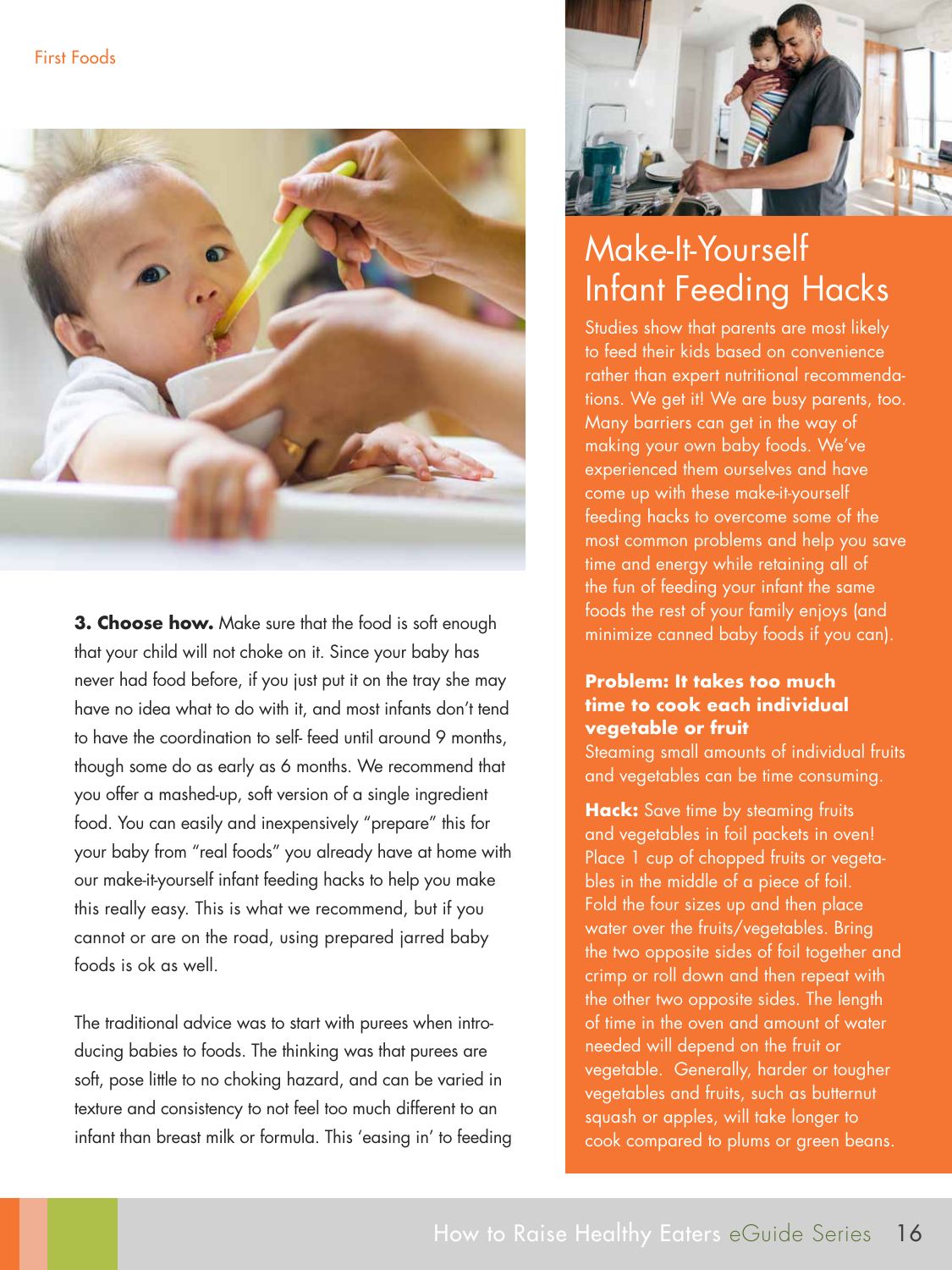#### First Foods

also makes spoon feeding infants easy. Then in 2005 public health nurse Gill Rapley promoted the idea of 'baby-led weaning'. With 'baby-led weaning' infants are exposed to whole foods from the start. The baby drives feeding amount and is encouraged to self-feed all foods (thus eliminating purees since babies do not have the coordination to spoon-feed themselves), which generally are the same foods that the rest of the family is eating. The risk of choking may be increased with this method, but if you are careful to make sure that the food pieces are soft and small enough, the risk is minimized. Overall, studies have found that there is insufficient evidence currently available to draw conclusions about baby-led weaning. We are of the mindset, and evidence supports that babies who are introduced to a variety of textures, appropriate for their development, will be most likely to eat a variety of textures of foods later and overall will be healthier. Thus, we advocate for a blend of both methods, the details of what we term family-centered feeding (see Chapter 1).

With 'baby-led weaning' infants are exposed to whole foods from the start. The baby drives feeding amount and is encouraged to self-feed all foods.



#### **Problem: Not enough space to store all this fresh baby food in the refrigerator!**

**Hack:** Use an ice cube tray to conveniently store the baby food! Pour the puree into an ice cube tray. Freeze until hard and then place into a freezer bag and label. Generally, 1 ice cube well is about 2 tablespoons or 1 ounce, which happens to be the appropriate serving size for babies just starting solids! Depending on the consistency of your puree, 1 cup of pureed vegetables or fruit will yield approximately 8 ice cubes or half of a standard ice cube tray.

#### **Problem: It's easier to open a jar of baby food.**

**Hack:** The night before, put frozen baby food cube in each Tupperware enough for one meal and keep in fridge until ready to eat. Stack 3-4 Tupperware for the day and keep in the refrigerator. To defrost, microwave for 45 seconds and then stir. Repeat microwaving at 30 second intervals until the food is lukewarm.